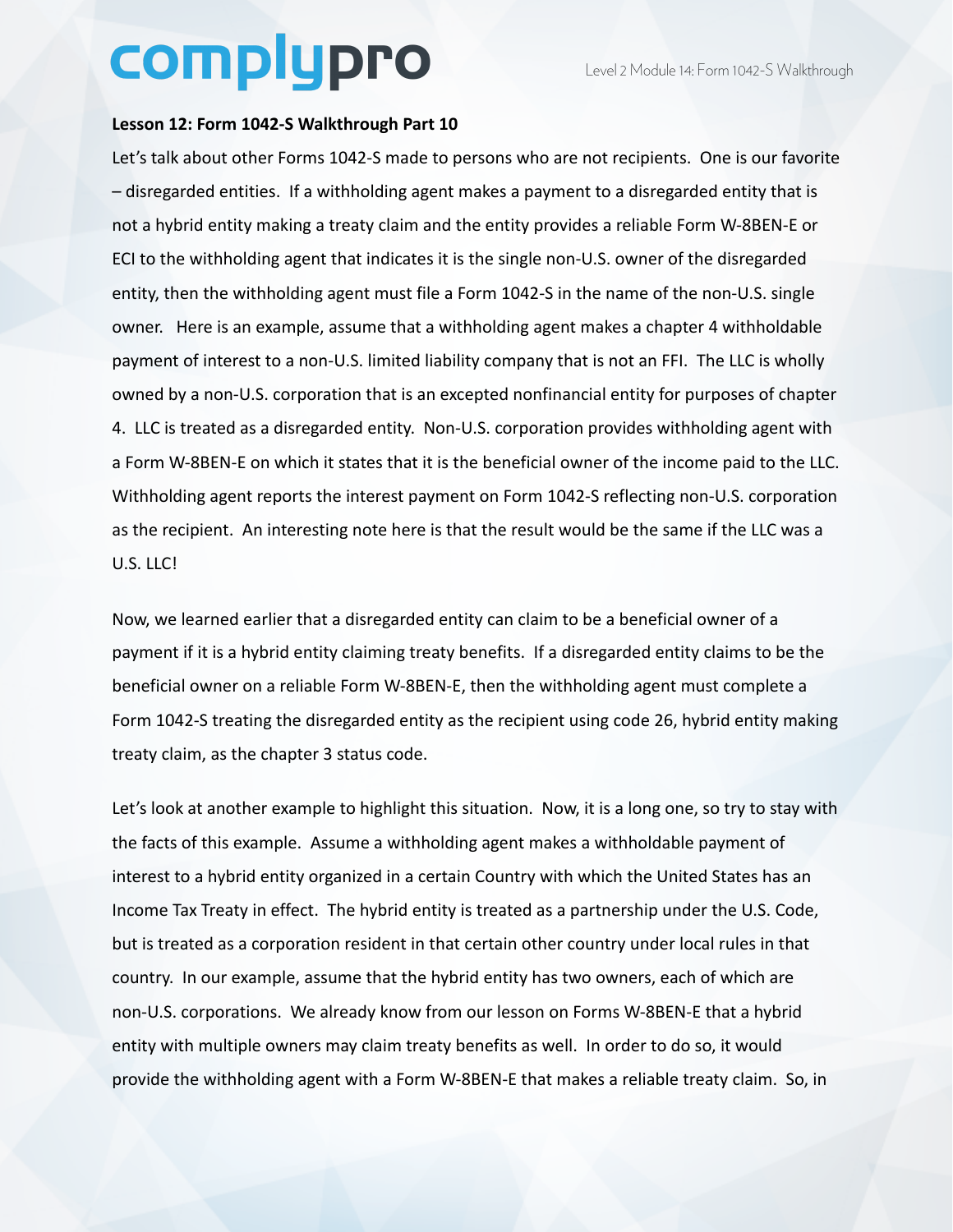our example, assume that the hybrid entity provided the withholding agent with a Form W-8BEN-E that claims treaty benefits in its country of residence. It also provided a Form W-8IMY that includes its chapter 3 and chapter 4 status, as well as a Form W-8BEN-E from each of its two owners. The two owners are non-U.S. corporations, one is a nonparticipating FFI and the other is a participating FFI. The withholding statement allocates 80 percent of the payment to the participating FFI and 20 percent of the payment to the nonparticipating FFI.

Now, let's look at the portion of the payment that the withholding agent is making with respect to the non-U.S. corporation owner that is a participating FFI. Because the hybrid entity made a reliable treaty claim on Form W-8BEN-E, and because the non-U.S. corporate owner certified status as a participating FFI, then chapter 4 withholding does not apply with respect to any portion of that payment made to that owner. The withholding statement tells us that 80 percent of the payment will be made to the non-U.S. corporation that is a participating FFI. So, for this 80 percent of the payment, the hybrid entity is able to maintain its hybrid status, be treated as a corporation for purposes of its tax status in its resident country, and is eligible for treaty benefits. As such, it is the recipient of the income paid by the withholding agent. For this payment, the withholding agent completes a Form 1042-S treating the hybrid entity as a recipient. It would use code 26, hybrid entity making a treaty claim, as the chapter 3 recipient status code and would not enter a chapter 4 recipient status code.

For the remaining 20 percent of the payment, the withholding statement tells the withholding agent that the other owner is a non-U.S. corporation that is a nonparticipating FFI. We know that this chapter 4 status means that the non-U.S. corporation chooses not to be compliant with chapter 4 and, as such, is subject to 30 percent chapter 4 withholding on withholdable payments, which includes interest. So, when the withholding agent makes a payment of U.S. source interest to this owner, it cannot treat this portion of the payment as made to a hybrid entity that is eligible for treaty benefits. The withholding agent knows that it must withhold 30 percent under chapter 4. Because of this, the withholding agent must issue a separate Form 1042-S to the non-U.S. corporation that is a Nonparticipating FFI for 20 percent of the payment.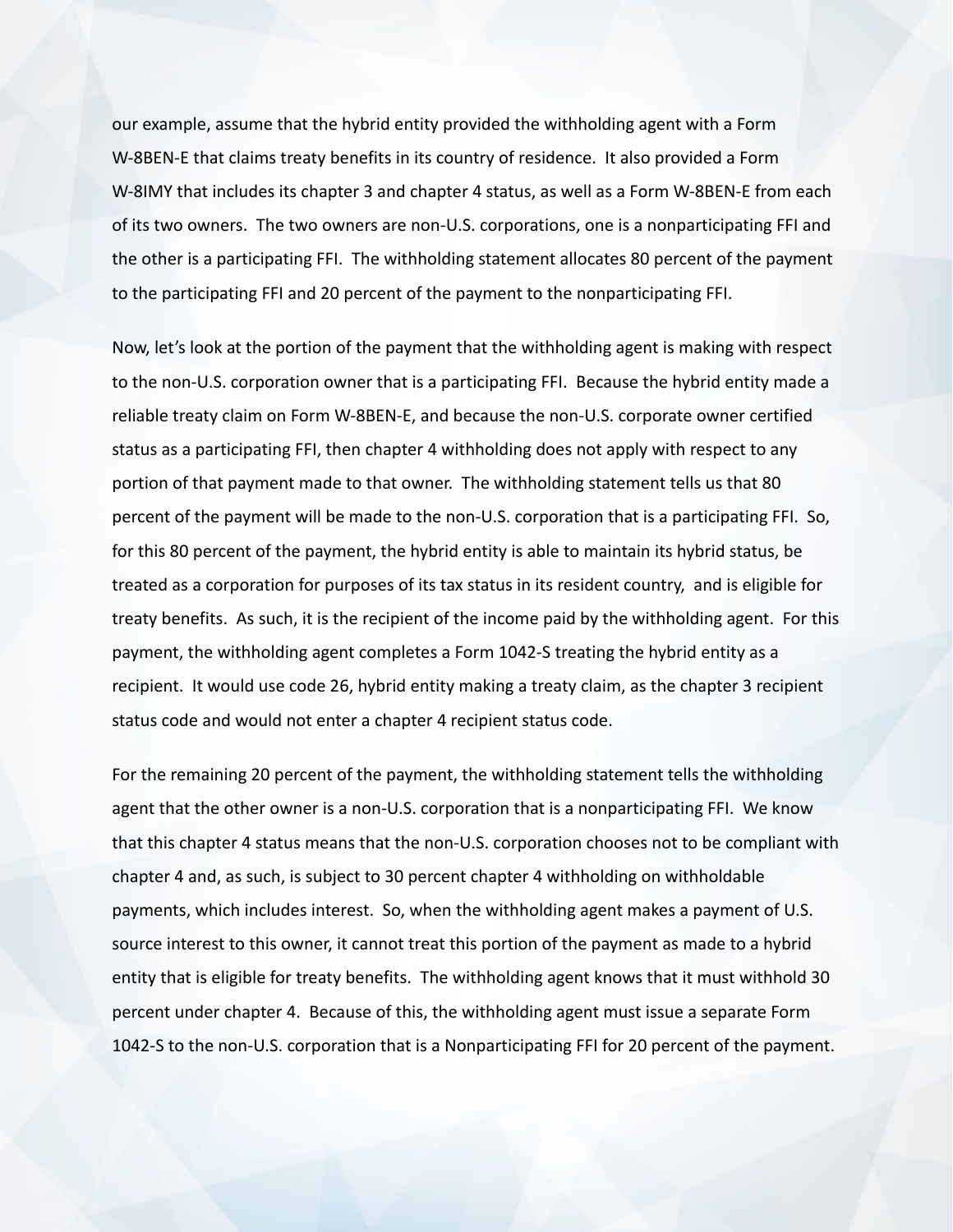In this case, the hybrid entity will reflect as the intermediary and for the remaining 20 percent of the payment to the nonparticipating FFI, the withholding agent reports:

- Box 13f chapter 3 recipient code 15, corporation.
- Box 13g chapter 4 recipient code 15, nonparticipating FFI.
- Boxes 15a through 15i would include information for the hybrid entity as the intermediary.

Now, let's look at amounts paid to an NQI or flowthrough entity. Unless the entity is a nonparticipating FFI receiving a chapter 4 withholdable payment, here are the rules.

- Withholding agent will issue a Form 1042-S for each recipient on whose behalf the NQI or flow through entity acts as indicated on the withholding statement and Form W-8IMY.
- If withholding agent is making the payment through tiers of NQIs or flowthrough entities, then the withholding agent must complete a Form 1042-S for the recipients that receive a payment through the NQI or flowthrough entity.
- Withholding agent would complete the Form 1042-S using Boxes 15a through 15i for reporting the NQI or flowthrough entity information.

Let's have a look at an example. Assume a withholding agent makes a chapter 4 withholdable payment of interest to a reporting Model 1 FFI. This FFI provides a reliable Form W-8IMY with which it associates a withholding statement. The withholding statement allocates 80 percent of the payment to a Participating FFI and 20 percent of the payment to a pool of Nonparticipating FFIs. Reporting Model 1 FFI also provides the withholding agent with a Form W-8IMY for the Participating FFI with which it associates a withholding statement that allocates 100 percent of the payment to a recalcitrant pool-no indicia. This is a pool of recalcitrant account holders – or account holders that did not provide a reliable chapter 4 status and that do not have any information on file that indicates it might be a U.S. person, like a U.S. address or phone number. Withholding agent must complete a Form 1042-S for the interest allocated to the pool of Nonparticipating FFIs with Reporting Model 1 FFI as the recipient – remember this is our original flowthrough entity. The withholding agent must complete a second Form 1042-S for